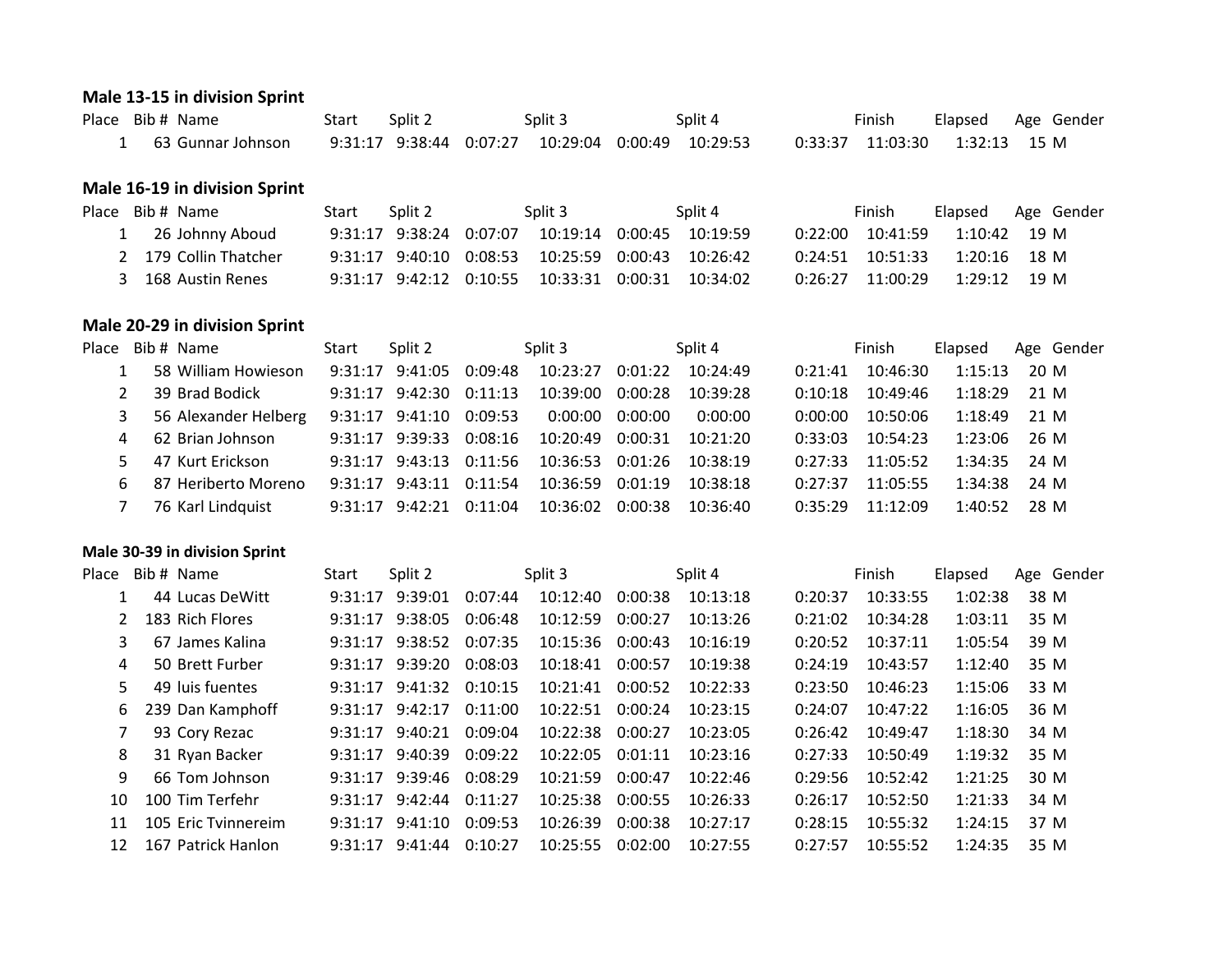| 13              | 28 Dan Anderson      | $9:31:17$ $9:39:17$           | 0:08:00 | 10:29:52 0:00:43 |         | 10:30:35 | 0:25:49 | 10:56:24 | 1:25:07 | 35 M |
|-----------------|----------------------|-------------------------------|---------|------------------|---------|----------|---------|----------|---------|------|
| 14              | 32 Joe Backer        | $9:31:17$ $9:42:09$           | 0:10:52 | 10:31:20 0:00:24 |         | 10:31:44 | 0:25:26 | 10:57:10 | 1:25:53 | 32 M |
| 15 <sup>2</sup> | 57 Chad House        | 9:31:17 9:41:55 0:10:38       |         | 10:29:20 0:00:50 |         | 10:30:10 | 0:27:04 | 10:57:14 | 1:25:57 | 38 M |
| 16              | 86 Austin Meyerdirk  | 9:31:17 9:40:25 0:09:08       |         | 10:27:12 0:00:41 |         | 10:27:53 | 0:30:37 | 10:58:30 | 1:27:13 | 31 M |
|                 | 17 104 Ben Truesdell | $9:31:17$ $9:44:34$ $0:13:17$ |         | 10:30:59 0:00:53 |         | 10:31:52 | 0:27:07 | 10:58:59 | 1:27:42 | 32 M |
| 18              | 35 Aaron Bartell     | $9:31:17$ $9:40:59$           | 0:09:42 | 10:30:30 0:00:29 |         | 10:30:59 | 0:29:23 | 11:00:22 | 1:29:05 | 33 M |
|                 | 19 155 Nate Reyelts  | $9:31:17$ $9:44:06$ $0:12:49$ |         | 10:36:10 0:01:02 |         | 10:37:12 | 0:28:58 | 11:06:10 | 1:34:53 | 32 M |
| <b>20</b>       | 98 Andy Swanson      | 9:31:17 9:44:56 0:13:39       |         | 10:37:46 0:01:16 |         | 10:39:02 | 0:27:57 | 11:06:59 | 1:35:42 | 39 M |
| 21              | 69 Brian Kawecki     | $9:31:17$ $9:46:05$ $0:14:48$ |         | 10:39:51 0:01:22 |         | 10:41:13 | 0:26:06 | 11:07:19 | 1:36:02 | 36 M |
| 22              | 40 Robert Bosma      | $9:31:17$ $9:48:32$           | 0:17:15 | 10:59:40         | 0:00:31 | 11:00:11 | 0:43:01 | 11:43:12 | 2:11:55 | 31 M |

#### **Male 40-49 in division Sprint**

| Place | Bib # Name           | Start   | Split 2 |         | Split 3  |         | Split 4  |         | Finish   | Elapsed | Age Gender |  |
|-------|----------------------|---------|---------|---------|----------|---------|----------|---------|----------|---------|------------|--|
|       | 37 Lance Bergeson    | 9:31:17 | 9:39:06 | 0:07:49 | 10:15:25 | 0:00:28 | 10:15:53 | 0:20:13 | 10:36:06 | 1:04:49 | 44 M       |  |
|       | 107 Roger Vos        | 9:31:17 | 9:38:54 | 0:07:37 | 10:16:08 | 0:00:47 | 10:16:55 | 0:23:38 | 10:40:33 | 1:09:16 | 49 M       |  |
| 3     | 60 Brad Johnson      | 9:31:17 | 9:40:33 | 0:09:16 | 10:16:44 | 0:00:27 | 10:17:11 | 0:25:05 | 10:42:16 | 1:10:59 | 43 M       |  |
| 4     | 154 Brian Schulz     | 9:31:17 | 9:38:22 | 0:07:05 | 10:19:23 | 0:01:04 | 10:20:27 | 0:26:50 | 10:47:17 | 1:16:00 | 40 M       |  |
| 5.    | 109 Duane Youngwirth | 9:31:17 | 9:42:58 | 0:11:41 | 10:22:02 | 0:01:25 | 10:23:27 | 0:24:17 | 10:47:44 | 1:16:27 | 49 M       |  |
| 6     | 157 Rik George       | 9:31:17 | 9:39:35 | 0:08:18 | 10:20:55 | 0:00:49 | 10:21:44 | 0:26:46 | 10:48:30 | 1:17:13 | 40 M       |  |
|       | 156 Jeff Jamison     | 9:31:17 | 9:39:53 | 0:08:36 | 10:23:44 | 0:01:47 | 10:25:31 | 0:26:35 | 10:52:06 | 1:20:49 | 40 M       |  |
| 8     | 43 Brian Craig       | 9:31:17 | 9:43:39 | 0:12:22 | 10:29:08 | 0:00:42 | 10:29:50 | 0:23:31 | 10:53:21 | 1:22:04 | 49 M       |  |
| 9     | 78 Chad Lutterman    | 9:31:17 | 9:45:33 | 0:14:16 | 10:26:50 | 0:00:25 | 10:27:15 | 0:26:10 | 10:53:25 | 1:22:08 | 40 M       |  |
| 10    | 84 Joe Melsha        | 9:31:17 | 9:42:06 | 0:10:49 | 10:26:05 | 0:01:18 | 10:27:23 | 0:26:50 | 10:54:13 | 1:22:56 | 46 M       |  |
| 11    | 52 Joel Grabinoski   | 9:31:17 | 9:42:03 | 0:10:46 | 10:26:49 | 0:00:57 | 10:27:46 | 0:26:28 | 10:54:14 | 1:22:57 | 47 M       |  |
| 12    | 175 Jon Davis        | 9:31:17 | 9:39:56 | 0:08:39 | 10:23:46 | 0:00:56 | 10:24:42 | 0:31:06 | 10:55:48 | 1:24:31 | 49 M       |  |
| 13    | 94 Richard Riemer    | 9:31:17 | 9:42:52 | 0:11:35 | 10:27:35 | 0:00:50 | 10:28:25 | 0:28:57 | 10:57:22 | 1:26:05 | 46 M       |  |
| 14    | 169 Nick Swenson     | 9:31:17 | 9:43:31 | 0:12:14 | 10:28:01 | 0:01:18 | 10:29:19 | 0:30:43 | 11:00:02 | 1:28:45 | 43 M       |  |
| 15    | 96 Matt Strom        | 9:31:17 | 9:46:37 | 0:15:20 | 10:35:09 | 0:00:31 | 10:35:40 | 0:31:43 | 11:07:23 | 1:36:06 | 42 M       |  |

## **Male 50-59 in division Sprint**

|  | Place Bib # Name    | Start Split 2 | Split 3                                                       | Split 4 | Finish |                                 | Elapsed Age Gender |
|--|---------------------|---------------|---------------------------------------------------------------|---------|--------|---------------------------------|--------------------|
|  | 1 165 Bob Grems     |               | $9:31:17$ $9:39:44$ $0:08:27$ $10:18:20$ $0:01:02$ $10:19:22$ |         |        | $0:27:42$ 10:47:04 1:15:47 58 M |                    |
|  | 2 61 Eric Johnson   |               | $9:31:17$ $9:40:21$ $0:09:04$ $10:19:55$ $0:01:04$ $10:20:59$ |         |        | $0:27:55$ 10:48:54 1:17:37 56 M |                    |
|  | 3 92 Steve Placeway |               | $9:31:17$ $9:40:54$ $0:09:37$ $10:20:54$ $0:00:58$ $10:21:52$ |         |        | $0:28:37$ 10:50:29 1:19:12 53 M |                    |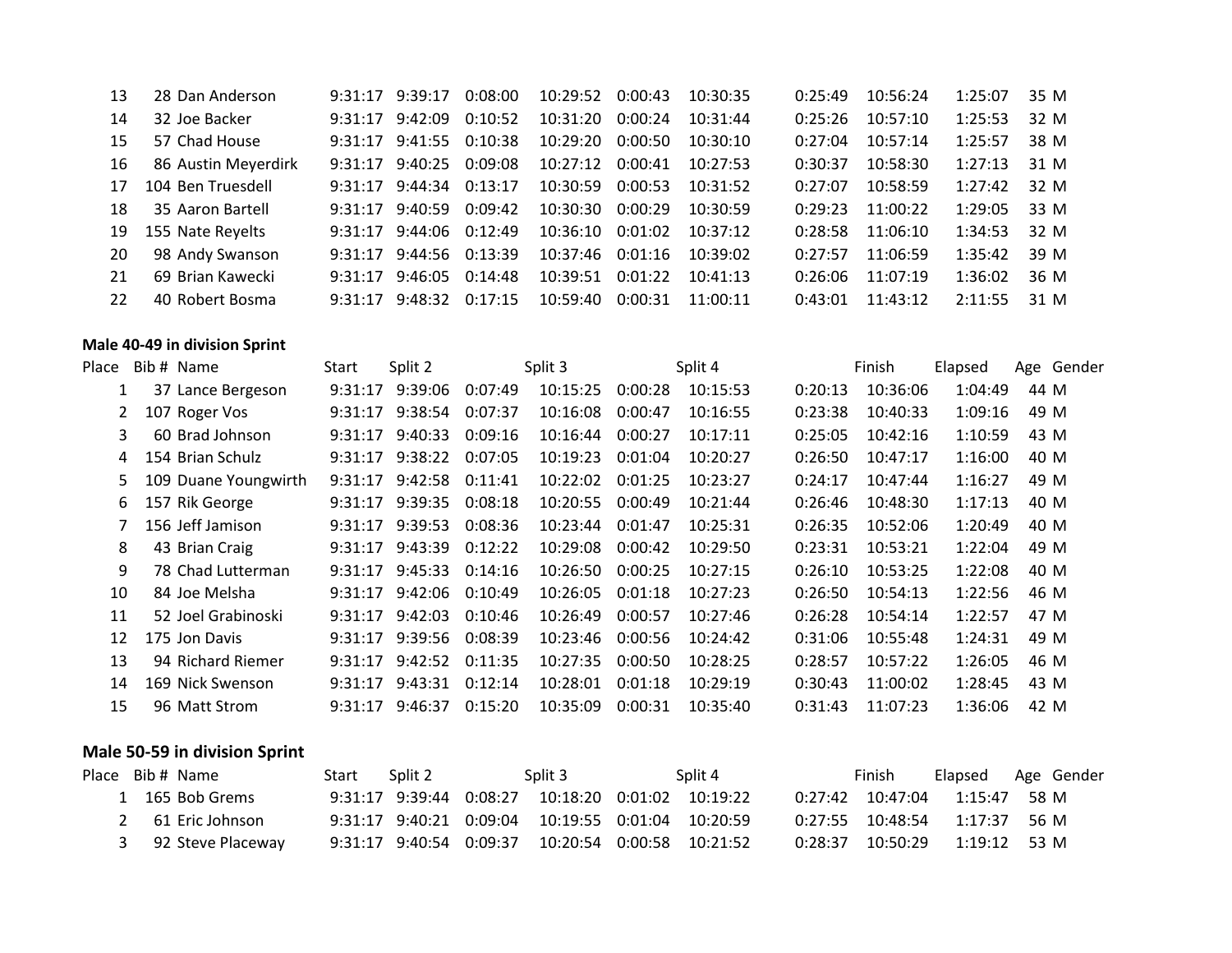| 4 81 James Martenson  9:31:17 9:43:56  0:12:39  10:28:56  0:01:29  10:30:25 |  |  |                                                        |                                 |  |
|-----------------------------------------------------------------------------|--|--|--------------------------------------------------------|---------------------------------|--|
| 5 55 Greg Haburn                                                            |  |  | 9:31:17  9:43:50  0:12:33  10:38:27  0:02:01  10:40:28 | $0:36:12$ 11:16:40 1:45:23 57 M |  |

## **Male 70 and Up in division Sprint**

| Place Bib # Name | Start | Split 2 | Split 3 | Split 4                                                                         | Finish | Elapsed Age Gender |  |
|------------------|-------|---------|---------|---------------------------------------------------------------------------------|--------|--------------------|--|
| 38 Howard Bich   |       |         |         | 9:31:17 9:43:16 0:11:59 10:27:14 0:00:58 10:28:12 0:37:00 11:05:12 1:33:55 72 M |        |                    |  |

#### Age Group Race Report as of 6/9/2012 3:24:01 PM for Female 20-29 in division Sprint

| Place        | Bib # Name              | Start   | Split 2 |         | Split 3  |         | Split 4  |         | Finish   | Elapsed | Age Gender |
|--------------|-------------------------|---------|---------|---------|----------|---------|----------|---------|----------|---------|------------|
| $\mathbf{1}$ | 72 Tiffany Langen       | 9:31:17 | 9:39:36 | 0:08:19 | 10:21:00 | 0:01:04 | 10:22:04 | 0:24:55 | 10:46:59 | 1:15:42 | 24 F       |
| 2            | 181 Nicole Mensing      | 9:31:17 | 9:40:37 | 0:09:20 | 10:23:32 | 0:00:58 | 10:24:30 | 0:23:09 | 10:47:39 | 1:16:22 | 24 F       |
| 3            | 34 Taylor Bacon         | 9:31:17 | 9:38:33 | 0:07:16 | 10:19:05 | 0:00:37 | 10:19:42 | 0:31:59 | 10:51:41 | 1:20:24 | 20 F       |
| 4            | 46 Heather Egeness      | 9:31:17 | 9:40:52 | 0:09:35 | 10:24:59 | 0:01:12 | 10:26:11 | 0:29:12 | 10:55:23 | 1:24:06 | 28 F       |
| 5.           | 99 Sara Swiggum         | 9:31:17 | 9:39:29 | 0:08:12 | 10:24:56 | 0:00:25 | 10:25:21 | 0:30:45 | 10:56:06 | 1:24:49 | 24 F       |
| 6            | 91 Leah Pickinpaugh     | 9:31:17 | 9:42:03 | 0:10:46 | 10:31:16 | 0:00:53 | 10:32:09 | 0:26:41 | 10:58:50 | 1:27:33 | 26 F       |
| 7            | 73 Leigh Larsen         | 9:31:17 | 9:41:57 | 0:10:40 | 10:29:26 | 0:00:37 | 10:30:03 | 0:31:12 | 11:01:15 | 1:29:58 | 27 F       |
| 8            | 147 Jennifer Bartholmey | 9:31:17 | 9:42:48 | 0:11:31 | 10:28:20 | 0:02:01 | 10:30:21 | 0:31:39 | 11:02:00 | 1:30:43 | 28 F       |
| 9            | 83 Allison Meixl        | 9:31:17 | 9:41:48 | 0:10:31 | 10:28:40 | 0:01:41 | 10:30:21 | 0:31:42 | 11:02:03 | 1:30:46 | 20 F       |
| 10           | 85 Lindsay Mensing      | 9:31:17 | 9:41:35 | 0:10:18 | 10:30:34 | 0:00:45 | 10:31:19 | 0:31:05 | 11:02:24 | 1:31:07 | 26F        |
| 11           | 41 Emily Burghaus       | 9:31:17 | 9:40:03 | 0:08:46 | 10:24:54 | 0:02:04 | 10:26:58 | 0:36:34 | 11:03:32 | 1:32:15 | 24 F       |
| 12           | 48 Angela Flor          | 9:31:17 | 9:43:17 | 0:12:00 | 10:35:17 | 0:01:00 | 10:36:17 | 0:30:35 | 11:06:52 | 1:35:35 | 27F        |
| 13           | 54 Jessica Grondahl     | 9:31:17 | 9:44:18 | 0:13:01 | 10:42:10 | 0:01:09 | 10:43:19 | 0:26:57 | 11:10:16 | 1:38:59 | 25 F       |
| 14           | 75 Samantha Lindquist   | 9:31:17 | 9:43:37 | 0:12:20 | 10:46:19 | 0:00:45 | 10:47:04 | 0:41:46 | 11:28:50 | 1:57:33 | 27 F       |
| 15           | 59 Kelley Jepsen        | 9:31:17 | 9:45:36 | 0:14:19 | 10:54:06 | 0:01:02 | 10:55:08 | 0:48:31 | 11:43:39 | 2:12:22 | 24 F       |
|              |                         |         |         |         |          |         |          |         |          |         |            |

## **Female 30-39 in division Sprint**

|              | Place Bib # Name 5tart Split 2                                                  |                 |         | Split 3                                                       | Split 4  |         | Finish             |                                 | Elapsed Age Gender |
|--------------|---------------------------------------------------------------------------------|-----------------|---------|---------------------------------------------------------------|----------|---------|--------------------|---------------------------------|--------------------|
|              | 1 51 Stephanie Peterson 9:31:17 9:38:49 0:07:32 10:17:56 0:00:35 10:18:31       |                 |         |                                                               |          |         | 0:22:36 10:41:07   | $1:09:50$ 35 F                  |                    |
| 2            | 30 Noelle Andrychowicz 9:31:17 9:39:05 0:07:48 10:16:50 0:00:48 10:17:38        |                 |         |                                                               |          |         | 0:25:58 10:43:36   | $1:12:19$ 36 F                  |                    |
| $\mathbf{3}$ | 36 Hollie Beckord   9:31:17   9:39:39   0:08:22   10:19:07   0:00:38   10:19:45 |                 |         |                                                               |          |         |                    | $0:24:54$ 10:44:39 1:13:22 37 F |                    |
|              | 4 89 Kendall Nielsen                                                            |                 |         | $9:31:17$ $9:40:09$ $0:08:52$ $10:18:49$ $0:01:30$ $10:20:19$ |          |         | $0:27:16$ 10:47:35 | $1:16:18$ 36 F                  |                    |
|              | 5 102 Xochill Thalhuber                                                         |                 |         | 9:31:17 9:39:48 0:08:31 10:25:09 0:00:44 10:25:53             |          | 0:29:00 | 10:54:53           | 1:23:36 37 F                    |                    |
|              | 6 103 Amy Thiem 9:31:17 9:42:07                                                 |                 | 0:10:50 | 10:24:20  0:00:58  10:25:18                                   |          | 0:30:25 | 10:55:43           | $1:24:26$ 36 F                  |                    |
| 7            | 79 Nicole Maloney                                                               | 9:31:17 9:42:27 | 0:11:10 |                                                               | 10:29:48 | 0:27:09 | 10:56:57           | $1:25:40$ 31 F                  |                    |